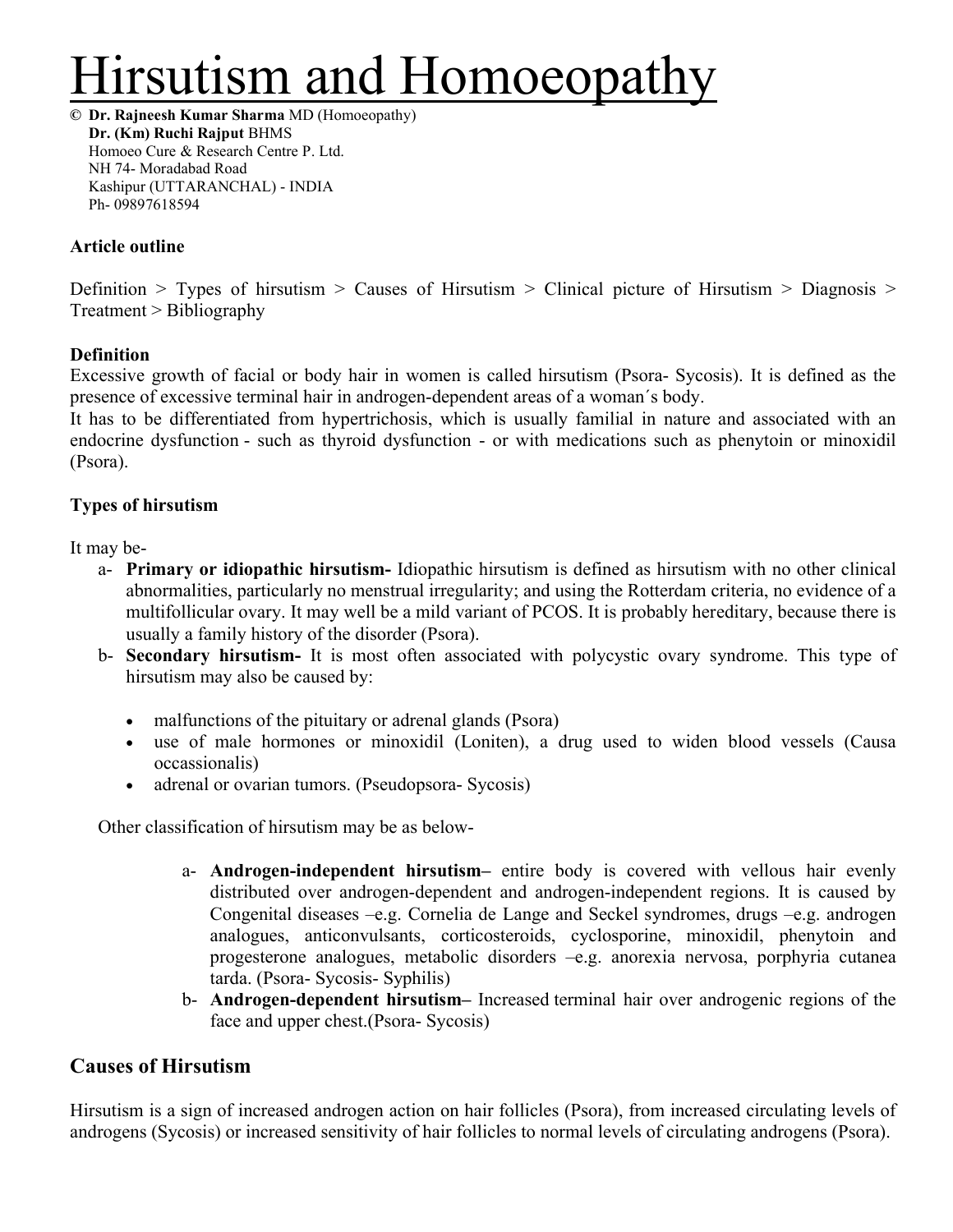Any condition that increases the blood level of testosterone, male sex hormone or androgens (Sycosis) or decreases the sex hormone binding globulin (SHBG) levels (Psora- Syphilis) results in hirsutism.

| Causes of Hirsutism                                                 |
|---------------------------------------------------------------------|
| 1- PITUITARY/ADRENAL                                                |
| a- ACTH overproduction                                              |
| Pituitary adenomas<br>п                                             |
| Tumors that may secrete ACTH, the most common are-<br>п             |
| Small-cell carcinoma of the lung<br>$\bullet$                       |
| Tumors of the thymus<br>$\bullet$                                   |
| Pancreatic islet-cell carcinoma<br>$\bullet$                        |
| b- Congenital adrenal hyperplasia, deficiencies of:                 |
| 21-hydroxylase (most common, 90% of cases)<br>п                     |
| 3 13-hydroxysteroid dehydrogenase<br>п                              |
| 11-hydroxylase<br>п                                                 |
| c- Androgen-producing adrenal tumors                                |
| Adrenal adenomas                                                    |
| Adrenal carcinomas                                                  |
| 2- OVARIAN                                                          |
| a- Polycystic ovarian syndrome                                      |
| b- Virilizing ovarian tumors                                        |
| Granulosa-stromal cell tumors                                       |
| Sertoli- Leydig cell tumors<br>п                                    |
| c- Insulin resistance                                               |
| 3- COMBINED OVARIAN AND ADRENAL                                     |
| a- Idiopathic hirsutism (mostly ovarian)                            |
| b-Polycystic ovarian syndrome secondary to adrenal hyperandrogenism |
| <b>4- EXOGENOUS MEDICATIONS</b>                                     |
| a- Androgens or anabolic steroids                                   |
| b-Oral contraceptives (uncommon)                                    |
| c- Medications that cause hyperprolactinemia                        |
| Metoclopramide                                                      |
| high-dose phenothiazines<br>٠                                       |
| butyrophenones such as haloperidol                                  |
| thioxanthines such as thiothixene<br>٠                              |
| methyldopa<br>٠                                                     |
| reserpine<br>п                                                      |
| estrogens<br>٠                                                      |
| opiates<br>٠                                                        |

Some of the main conditions causing hirsutism are-

- **Polycystic ovary syndrome (POS or PCOS**) –Also known as Stein-Leventhal syndrome, is an endocrine disorder which is the most common hormonal disorder among women of reproductive age, and is a leading cause of infertility (Psora- Sycosis). The principal features are weight problems, lack of regular ovulation and/or menstrual and excessive amounts or effects of androgenic (masculinizing) hormones. The symptoms and severity of the syndrome vary greatly between women. While the causes are unknown, insulin resistance, diabetes and obesity are all strongly correlated with PCOS.
- **Congenital adrenal hyperplasia-** It refers to any of several autosomal recessive conditions resulting from biochemical paths of the steroidogenesis of cortisol from cholesterol by the adrenal glands (Psora- Syphilis). Most of these conditions involve greater or lesser production of sex steroids and can alter development of primary or secondary sex characteristics in affected infants, children, and adults.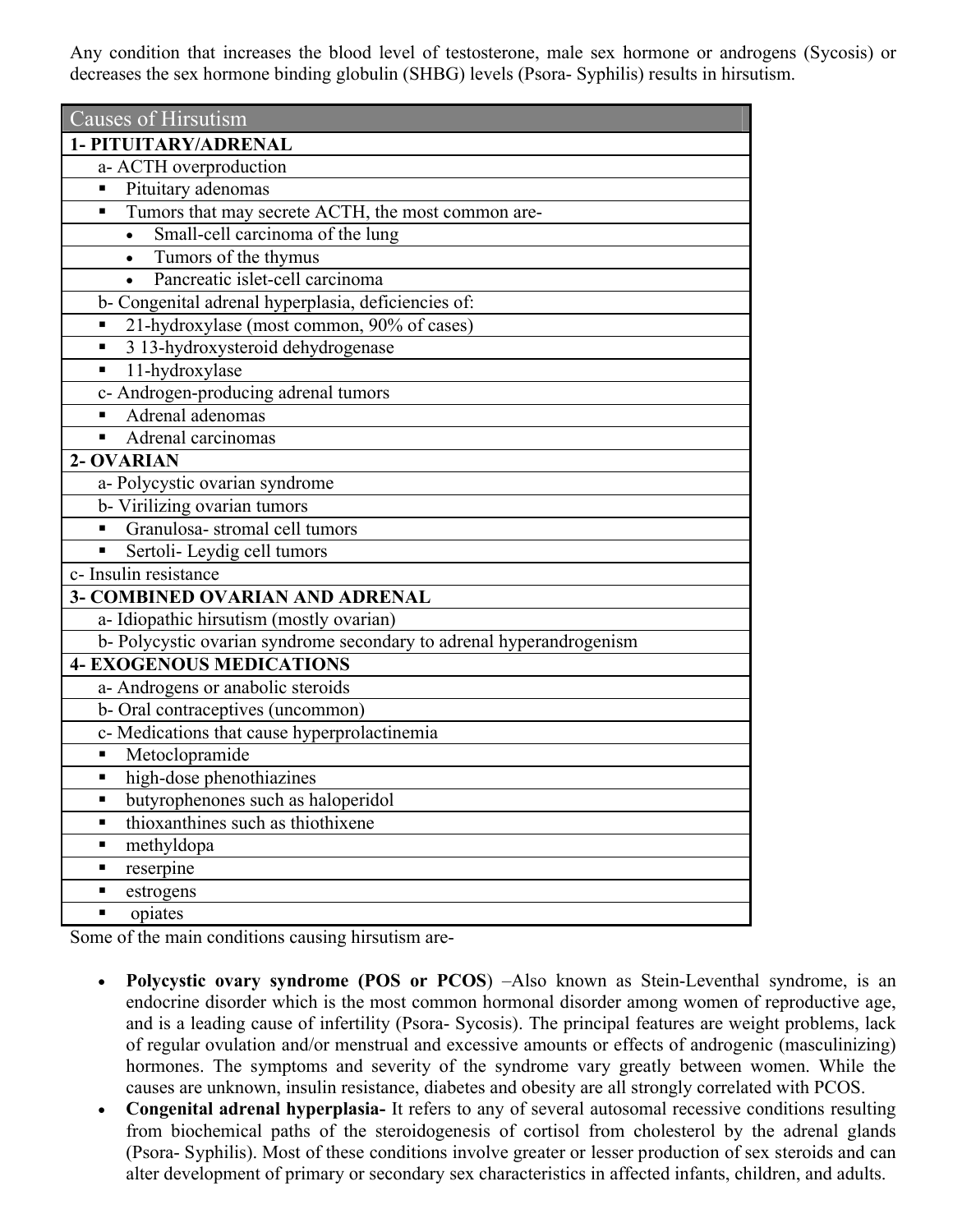- **Delayed adrenal hyperplasia-** It is due to deficiency of Classical 3ß-hydroxysteroid dehydrogenase (3ß-HSD) (Psora- Syphilis).
- **Cushing syndrome-** Also known as hypercortisolism, it is a hormonal disorder caused by an abnormally high circulating level of corticosteroid hormones causing hirsutism (Sycosis).
- **Hyperinsulinemia-** Growing evidence implicates high circulating levels of insulin (sycosis) in women to the development of hirsutism. This theory is consistent with the observation that obese (and thus presumably insulin resistant hyperinsulinemic) women are at high risk of becoming hirsute. Further, treatments that lower insulin levels will lead to a reduction in hirsutism. It is speculated that insulin, at high enough concentration, stimulates the ovarian theca cells to produce androgens (sycosis). There may also be an effect of high levels of insulin to activate the insulin-like growth factor-I (IGF-1) receptor in those same cells. Again, the result is increased androgen production (sycosis).
- **Insulin resistance-** It is the condition in which normal amounts of insulin are inadequate (psora) to produce a normal insulin response from fat, muscle and liver cells. Insulin resistance in fat cells results in hydrolysis of stored triglycerides, which elevates free fatty acids in the blood plasma. Insulin resistance in muscle reduces glucose uptake, whereas insulin resistance in liver reduces glucose storage, with both effects serving to elevate blood glucose (Psora- Sycosis). High plasma levels of insulin and glucose due to insulin resistance often lead to metabolic syndrome and type- II diabetes (Sycosis).
- **Hyperprolactinemia-** PRL modulates 5- alpha- RA and peripheral androgen metabolism and is involved in evolution of hirsutism in state of hyperprolactinemia (Psora- Sycosis).
- **Hypothyroidism-** Hypothyroidism can lead to a reduction of sex hormone binding globulin (Psora-Syphilis) and increase in free testosterone (Sycosis). Free testosterone is one of the factors contributing to PCOS symptoms- infertility, polycystic ovaries, hirsutism, male pattern hair loss, and acne.
- **Ovarian tumors-** Androgen-secreting tumors of the ovary (Psora- Syphilis- Sycosis) are usually heralded by virilization (i.e., development of male characteristics in women) and rapid progression of hirsutism and cessation of menses.
- **Drug induced-** Anabolic steroids, Danazol, Metoclopramide, Methyldopa, Phenothiazines, Progestins, Reserpine, Testosterone etc.
- **Idiopathic–**Most common.

# **Pathophysiology of Hirsutism**

# *Hair growth cycle*

The hair growth cycle is comprised of three phases-

- 1- Anagen (growth phase)
- 2- Catagen (involution phase)
- 3- Telogen (rest phase)

Depending upon the body site, hormonal regulation plays an important role in the hair growth cycle. Androgens increase hair follicle size, hair fiber diameter, and the proportion of time terminal hairs spend in the anagen phase. Androgen excess in women leads to increased hair growth in most androgen sensitive sites, but will manifest with loss of hair in the scalp region, in part by reducing the time scalp hairs spend in anagen phase.

Hair can be categorized as either-

- Vellus (fine, soft, and not pigmented) or
- Terminal (long, coarse, and pigmented).

The number of hair follicles does not change over an individual's lifetime, but the follicle size and type of hair can change in response to numerous factors, particularly androgens. Androgens are necessary for terminal hair and sebaceous gland development and mediate differentiation of pilosebaceous units (PSU's) into either a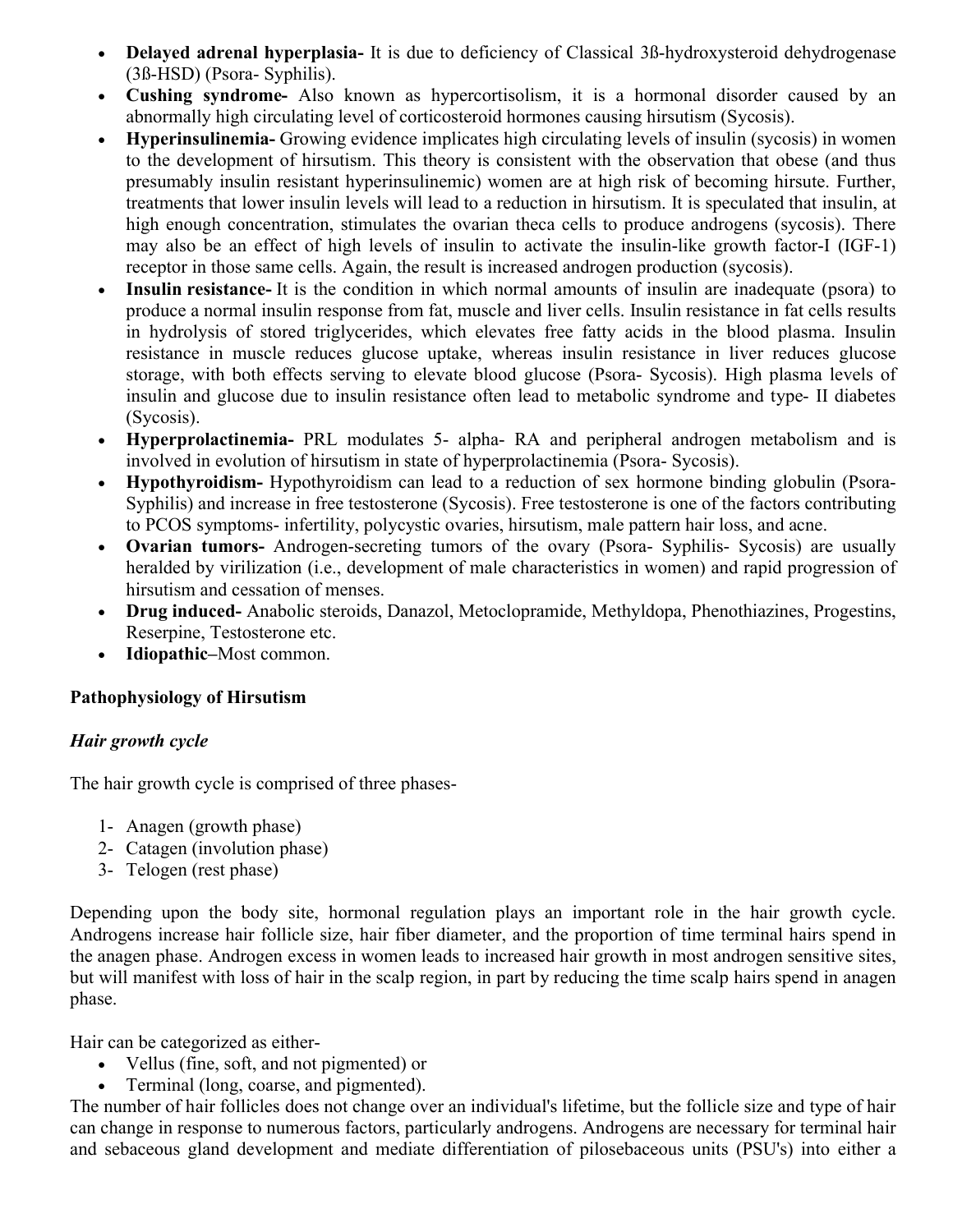terminal hair follicle or a sebaceous gland. In the former case, androgens transform the vellus hair into a terminal hair; in the latter, the sebaceous component proliferates and the hair remains vellus.

Male-pattern hair growth occurs in sites where relatively high levels of androgen are necessary for pilosebaceous unit differentiation. Although androgen excess underlies most cases of hirsutism, there is only a modest correlation between the quantity of hair growth and androgen levels. This is thought to result from the fact that stimulation of hair growth from the follicle does not depend solely on circulating androgen concentrations, but also depends upon local factors and variability in end-organ sensitivity to circulating androgens. Hypertrichosis is excessive growth of thin vellus (nonpigmented) hair at any body site, and is not androgen dependent. Hypertrichosis results either from persistence of the lanugo-vellus hairs covering the body of the fetus or from augmented development of hair follicles.

# *The role of testosterone*

Testosterone stimulates hair growth and increases hair size and pigmentation. Testosterone acts on the hair follicles by converting in to its active form called dihydrotestosterone. 5- alpha reductase, the substance which is responsible for this conversion is found in these hair follicles. Testosterone travels in the blood attached to a protein called sex hormone binding globulin or SHBG. It is taken to the target areas where the protein releases the hormone. In the target areas, it gets converted into the active form - dihydrotestosterone.

# **Clinical Picture of Hirsutism**

Hair follicles usually become enlarged, and the hairs themselves become larger and darker. A woman whose hirsutism is caused by an increase in male hormones has a pattern of hair growth similar to that of a man. A woman whose hirsutism is not hormone-related has long, fine hairs on her face, arms, chest, and back. Other symptoms associated with a high level of male hormones include acne and deepening of the voice and increased muscle mass. Main points in evaluating hirsutism are-

- Abdominal symptoms
- Family history
- Breast discharge
- Extent of hair growth
- Menstrual, reproductive, and medication history
- Skin changes (i.e., acne, striae, acanthosis nigricans)
- Symptoms of virilization
- Use of hair removal methods
- Weight gain
- Height, weight, blood pressure (may suggest condition of androgen excess related to adrenal enzyme deficiencies)
- Documentation of hair amount, distribution, and characteristics
- Galactorrhea
- Abdominal and pelvic examination/palpation for masses
- Physical features of Cushing's syndrome
	- o Striae
	- o Acne
	- o proximal muscle weakness
	- o moon facies
	- o central obesity
- Signs of virilization
	- o Acne
	- o Clitoromegaly
	- o Deepening of voice
	- o Hirsutism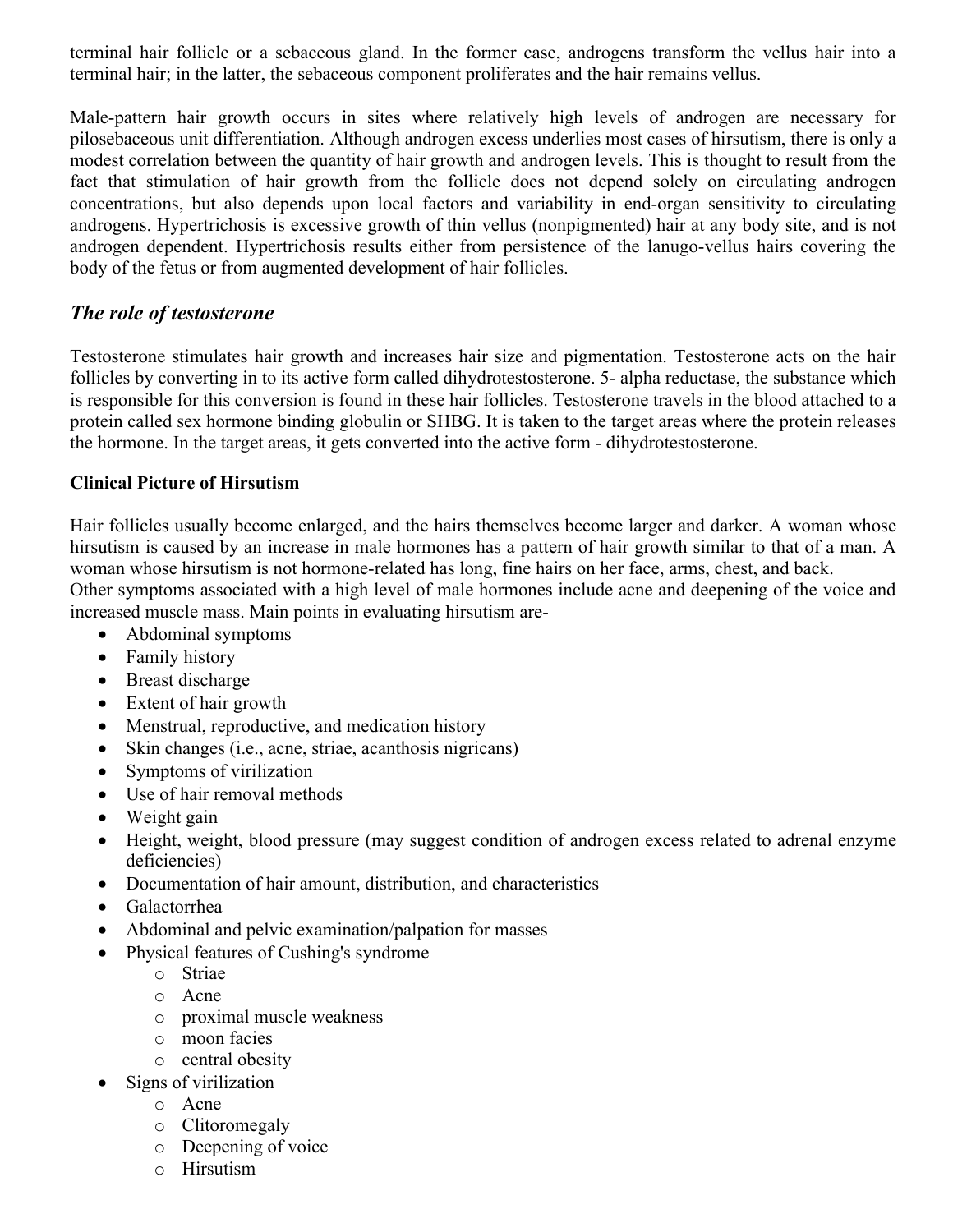- o Increased libido
- o Increased muscle mass (primarily shoulder girdle)
- o Infrequent or absent menses
- o Loss of breast tissue or normal female body contour
- o Malodorous perspiration
- o Temporal hair recession and balding

# **Diagnosis**

Given that most women with hirsutism have idiopathic hirsutism or PCOS, the problem is how best to identify the small number of women who have other causes for their hirsutism. The basic approach to the differential diagnosis should be:

- Documentation of the degree of androgen excess
- Exclusion of the serious but rare causes of hirsutism such as ovarian and adrenal androgen-secreting tumors

There are several clinical findings that suggest one of the rare and more serious causes of hirsutism-

- Abrupt onset, short duration (typically less than 1 year), or progressive worsening of hirsutism.
- Onset in the third decade of life or later, rather than near puberty.
- Symptoms or signs of virilization.
- Moderately elevated (or higher) serum androgen concentrations, eg, in young women raise the possibility of an androgen-secreting tumor.

# *Laboratory Testing*

- Serum androgens
	- o serum testosterone values above 150 ng/dL (5.2 nmol/L)
	- $\circ$  serum free testosterone values above 2 ng/dL (0.07 nmol/L) and
	- o serum dehydroepiandrosterone sulfate (DHEA-S) values above 700 mcg/dL (13.6 µmol/L)
- Serum prolactin above 20 g/L  $(0-20 \text{ ng/mL})$
- Serum luteinizing hormone (LH) above normal values
	- o Follicular phase 2.0–15.0 U/L or 2.0–15.0 U/L
	- o Ovulatory phase 22.0–105.0 U/L or 22.0–105.0 U/L
	- $\circ$  Luteal phase  $0.6-19.0$  U/L or  $0.6-19.0$  U/L
	- o Postmenopausal 16.0–64.0 U/L or 16.0–64.0 U/L
- 17 OH Progesterone above normal-
	- $\circ$  Follicular <3.18 nmol/L or <1.0 ng/mL
	- o Midluteal  $9.54-63.6$  nmol/L or  $3-20$  ng/mL
- Pelvic ultrasonography
- Testing for Cushing's syndrome
- Abdominal CT or MRI
- Laparoscopy or laparotomy
- Ovarian and adrenal vein sampling
- Dexamethasone suppression testing
- Clinical investigation tools
- GnRH agonist testing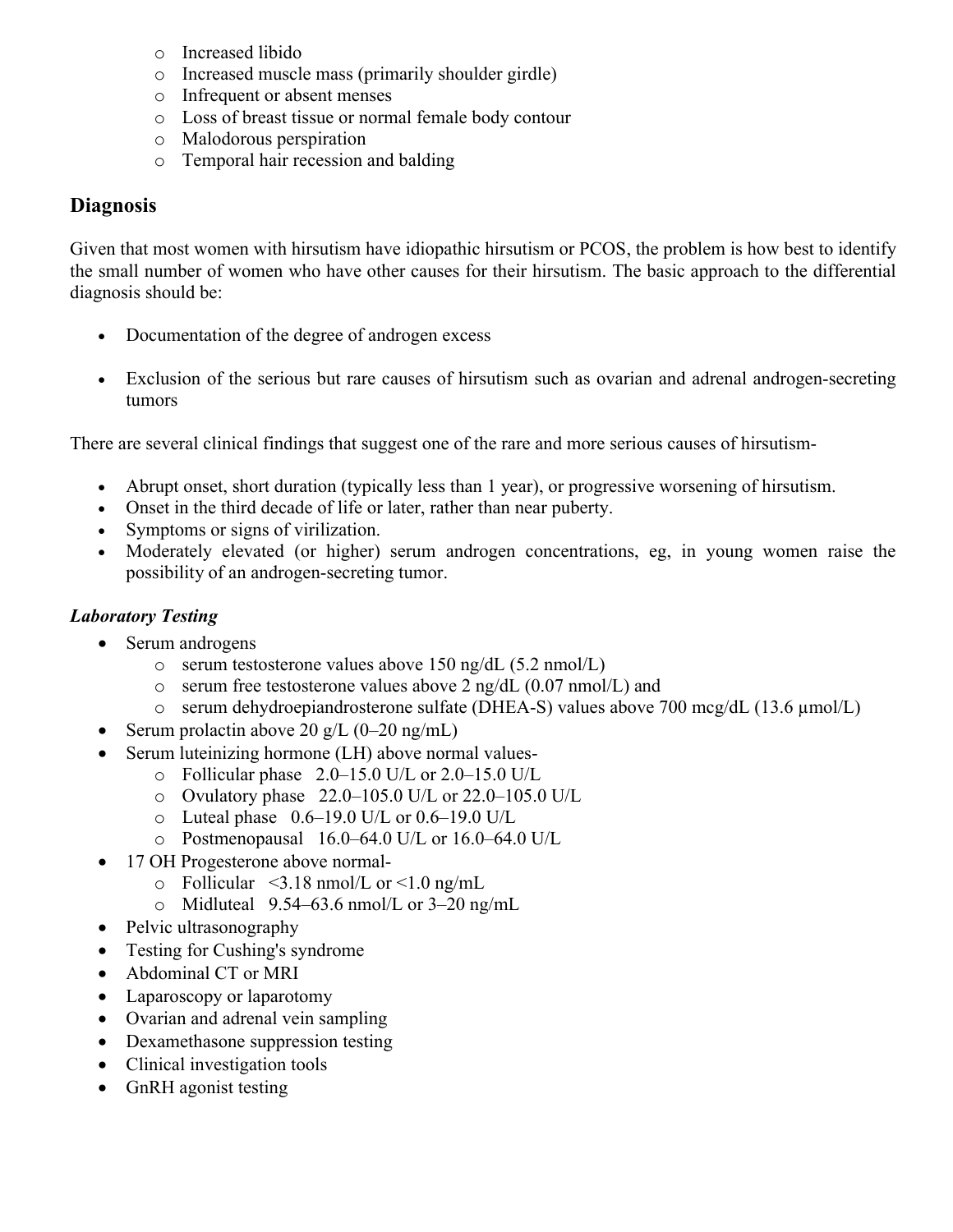# *Hirsutism profile-*

It is a battery of tests performed on a female to ID the cause of increased hair growth. It includes the estimation of 3-alpha-androstanediol, androstenedione, DHEA-sulfate, 17-hydroxyprogesterone, total & free testosterone.

## *Ferriman-Gallwey score-*

One method of evaluating hirsutism is the Ferriman-Gallwey score which gives a score based on the amount and location of hair growth on a woman. It is the semiquantitative system for the clinical assessment of the presence and severity of hirsutism in the premenopausal woman. Each of nine body areas is graded separately from no hirsutism (grade 0) to minimal hirsutism (grade 1) to marked hirsutism (grade 4). Then the grades of all areas are summed. A normal hirsutism score is less than 8.



## **Prognosis**

Most cases of hirsutism can be treated successfully with medication and cosmetic attention. It may require time and persistent use of these therapies, but most cases will eventually will respond to a combined approach.

# **Treatment**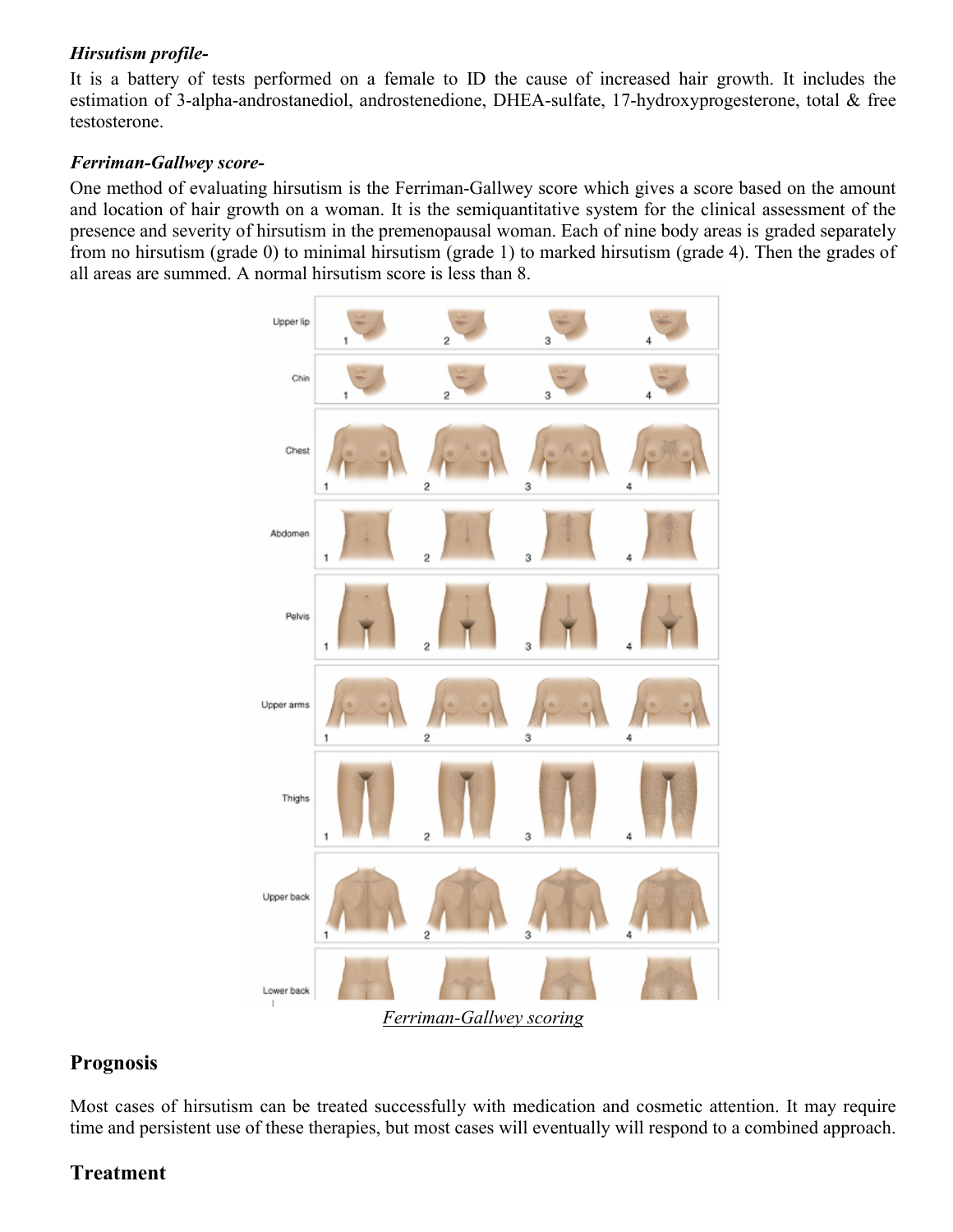#### *Management of Hirsutism* 1- **Primary hirsutism**

Primary hirsutism can be treated mechanically. Mechanical treatment involves bleaching or physically removing unwanted hair by:

- $\bullet$  cutting
- electrolysis
- shaving
- tweezing
- waxing
- using hair-removing creams (depilatories)

### **2- Secondary hirsutism**

Treatment of secondary hirsutism is determined by the underlying cause of the condition.

# **Homoeopathic Treatment**

#### **Repertory of Hirsutism**

HAIR - distribution in women; masculine bar-c. cimic. cortico. ign. lyc. puls. *Sep.* thuj.

HAIR - growth of hair – Beard plut-n.

HAIR - growth of hair - Eyebrows – Between kali-n. phos.

HAIR - growth of hair - Eyebrows - thick, bushy med. **SULPH.**

HAIR - growth of hair - women; in – Chin ign. ol-j.

HAIR - growth of hair - women; in - Lips; upper cortico. hydrog. nat-m. ol-j. sabal sep. syc. thuj. thyr.

HAIR - growth of hair - women; in – Whiskers calc-s. calc. ign. nat-m.

HAIR - growth of hair - women; in stram.

MANNISH - girls; mannish looking carb-v. cimic. cortiso. *Nat-m.* petr. plat. staph.

VIRILISM chlorpr. cortico. cortiso.

#### **Miasmatic analysis of Hirsutism**

| Psora-       | $91\%$ |
|--------------|--------|
| Sycosis-     | 73%    |
| Pseudopsora- | 64%    |
| Syphilis-    | 55%    |
| Cancerous-   | 64%    |

#### **Top ten remedies for Hirsutism**

#### **cortico. > nat-m. > cortiso. > ign. > sep. > chlorpr. > cimic. > ol-j. > thuj. > sulph.**

# **Bibliography**

- *Allen, J. H., The Chronic Miasms, B. Jain Publishers (P.) Ltd., New*
- *Banerjea, Subrata Kumar- Miasmatic Diagnosis, Revised Edition, 2003*
- *Banerjee, S. K. Miasmatic Diagnosis Practical Tips with Clinical Comparisons, B. Jain Publishers (P.) Ltd., New Delhi, Revised Edition 2003.*
- *Bennet, Laurence Clinical Pharmacology- p. 760, 769*
- *Bennett, J. Claude, and Fred Plum, eds. Cecil Textbook of Medicine. Philadelphia: W. B. Saunders Co., 1996*
- *Berkow, Robert, The Merck Manual of Medical Information, Merc & Co. In New York 1st Edition, 1999*
- *Biller B. M. Hyperprolactinemia. Int. J. Fertil Womens Med. 1999; 44, 74- 77*
- *Blackwood, A.– A manual of Materia Medica, Therapeutics and Pharmacology*
- *Boericke, William Pocket Manual of Homoeopathic Materia Medica & Repertory, B. Jain Publishers (P.) Ltd., New Delhi, Reprint Edition 1999*
- *Boerricke, Oscar Repertory*
- *Boger C. M., Boenninghaussen Boger C. Boenninghaussen's Repertory*
- *Boger, C. M. A Synoptic Key of the Materia Medica*
- *Borland, Douglas M. Homoeopathy for Mother & Infant- p. 23, 25-26*
- *Chaterjee, Chandi Charan Human Physiology, 11th Editionp. 713, 716*
- *Chaudhury, K. Practice of Medicine- p. 38, 45, 49-51*